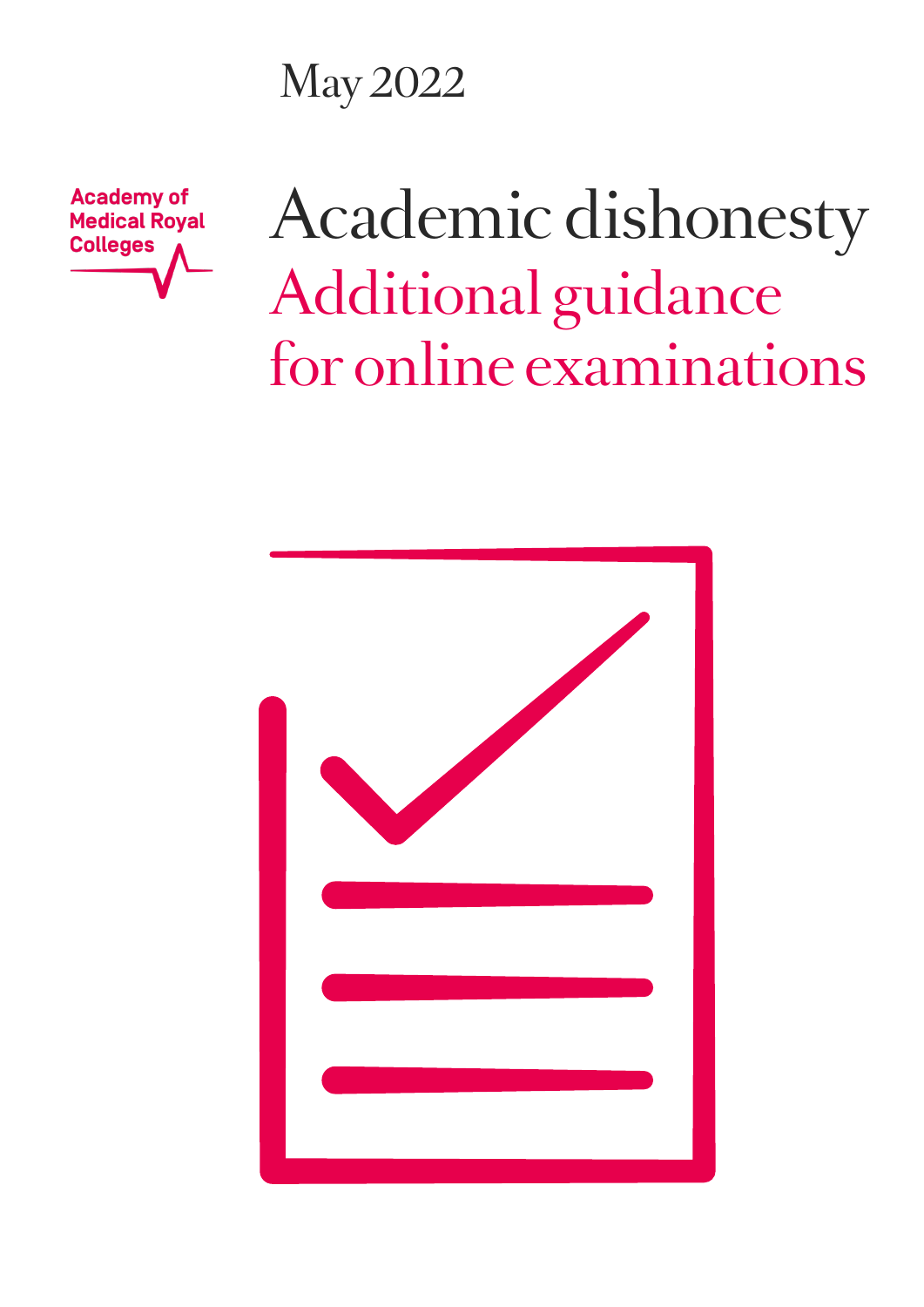### **Introduction**

Disruption caused by the COVID-19 pandemic led to colleges and faculties making significant changes to the way that they delivered examinations. Across specialties both knowledge-based and clinical/practical examinations have been moved to virtual and remote formats.

While this move has been broadly welcomed in facilitating access and continuing delivery to support trainee career progression, it has also posed new challenges for those responsible for maintaining the integrity and security of examinations. Allowing candidates to sit examinations in their own environments is of particular concern; however, mitigations can be put in place to reduce risks. This document is an addition to the existing [Academy](https://www.aomrc.org.uk/wp-content/uploads/2019/09/Academic_dishonesty_0919.pdf)  [guidance on dealing with academic dishonesty in high-stakes examinations](https://www.aomrc.org.uk/wp-content/uploads/2019/09/Academic_dishonesty_0919.pdf) to address some of these new issues.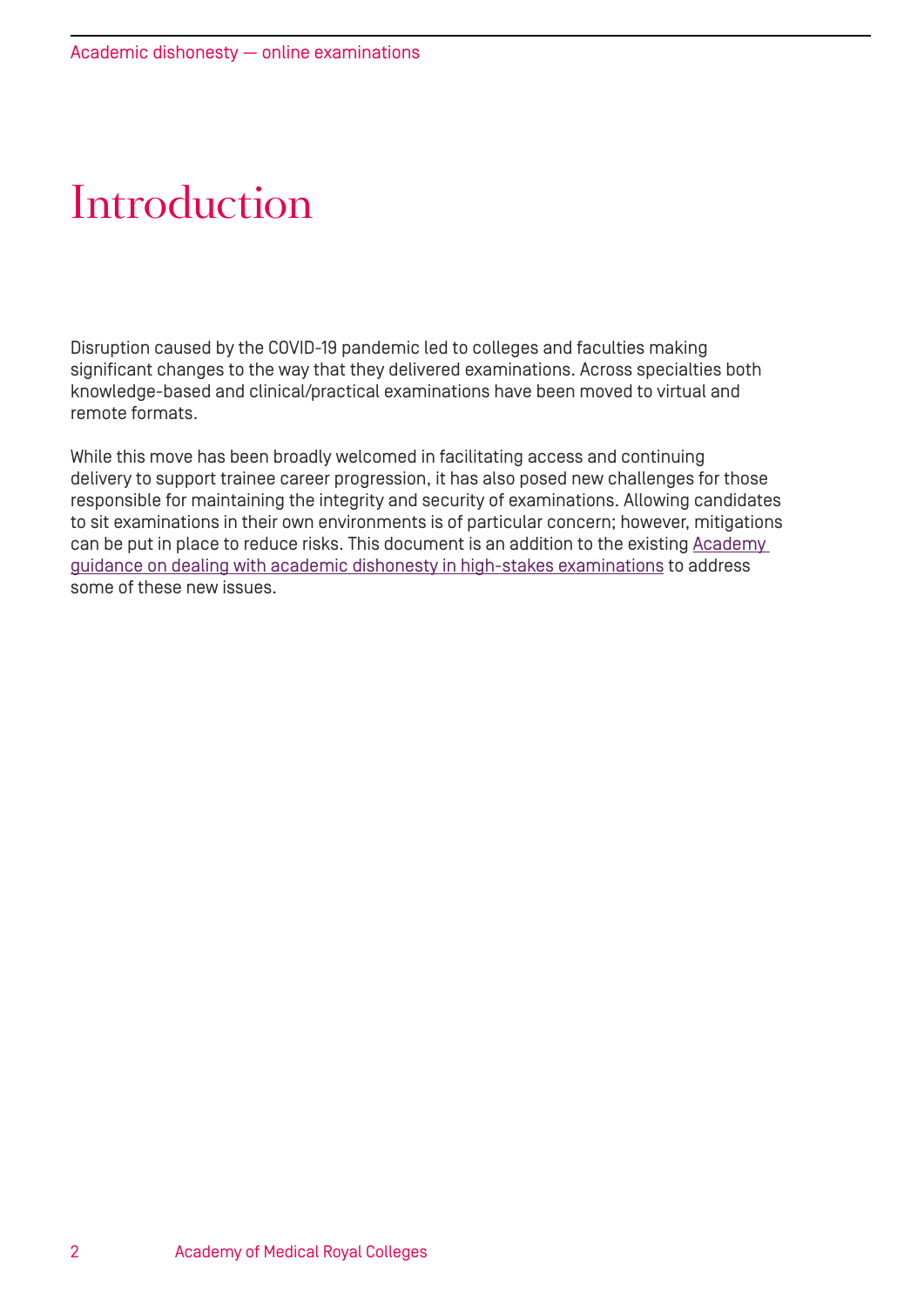#### Risks and mitigations

As with other forms of examinations, one of the first steps is communication to candidates about what they can expect when sitting an examination (introductory videos are a useful tool in this respect). Robust and accessible regulations should be created that outline expected standards of conduct; these do not need to differ significantly from previous versions developed for other delivery formats. Providers of online examination services have extensive experience of how to address the most common risks.

Moving away from a traditional environment to one that is less formal may lead some candidates to behave differently during the examination; using live proctors or constant technological monitoring and interrupting candidates if they are believed to be breaching regulations can prove an effective mitigation against all of the risks outlined below.

Colleges and faculties should develop post-examination quality assurance processes. Evaluation of examination proctor reports to identify candidates who have been flagged as amber or red, accompanied with more in-depth review of webcam and screenshare videos to identify potential cases of misconduct, can be effective tools in developing policies. Contacting candidates to remind them to abide by regulations for future attempts if they are found to have committed minor breaches (e.g. forgetting to remove headphones) demonstrates that monitoring is in place and can discourage more serious instances of dishonesty.

A range of potential risks is outlined below, along with some solutions that can be put in place to mitigate against these.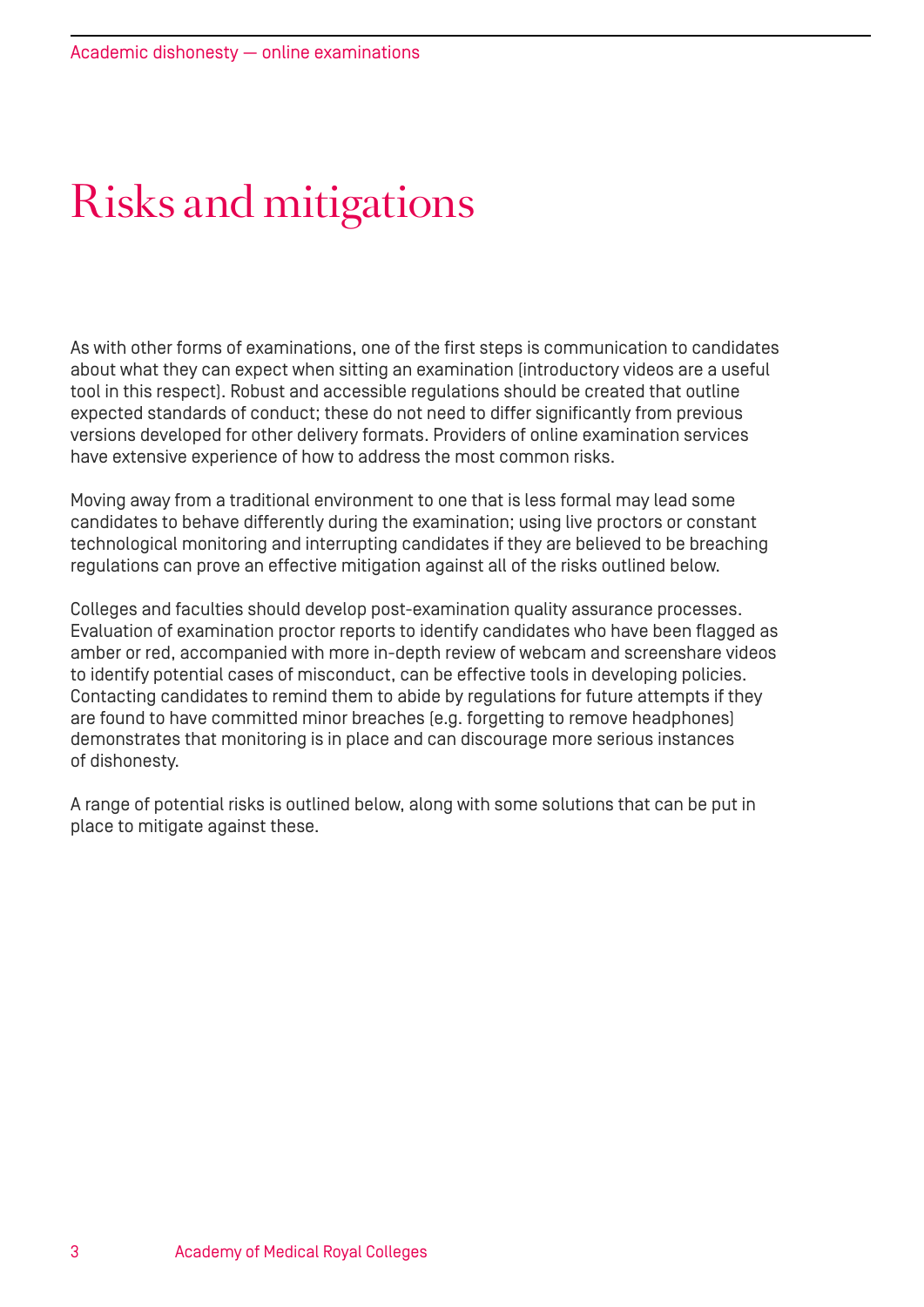| <b>Risk</b>                                                                             | Mitigation                                                                                                                                                                                                                                                                                                                                                                                  |  |
|-----------------------------------------------------------------------------------------|---------------------------------------------------------------------------------------------------------------------------------------------------------------------------------------------------------------------------------------------------------------------------------------------------------------------------------------------------------------------------------------------|--|
| Content harvesting<br>(copying or theft<br>of examination<br>questions or<br>scenarios] | Requiring candidates to enable screenshare functions allows<br>remote proctors to monitor any attempts to copy or take<br>screenshots of questions. Live chat functions can be utilised to<br>remind candidates in real-time that this is not permitted.                                                                                                                                    |  |
|                                                                                         | Pre-examination environment scans can be used to identify<br>hidden cameras.                                                                                                                                                                                                                                                                                                                |  |
|                                                                                         | Lockdown browser functions can prevent candidates from using<br>other software during examinations, but this can be difficult to<br>implement in a remote system.                                                                                                                                                                                                                           |  |
|                                                                                         | Candidates should destroy any scrap paper used during the<br>examination when they finish and demonstrate to the proctor<br>that this has been done.                                                                                                                                                                                                                                        |  |
|                                                                                         | Proctors should record any instances of reading questions<br>aloud.                                                                                                                                                                                                                                                                                                                         |  |
| Unauthorised use of<br>technology                                                       | Regulations should emphasise that candidates are not<br>permitted to use, or have on their desk, any technology that can<br>be used for communication, storing information, or accessing<br>the internet (e.g. phones or smartwatches). To avoid any<br>confusion, advise candidates that they must remove any type of<br>watch they are wearing before the examination starts.             |  |
|                                                                                         | Explain to candidates that phones can only be used to contact<br>institutions in the event of technical failure.                                                                                                                                                                                                                                                                            |  |
|                                                                                         | Candidates should declare to their institution during application<br>if they have to use devices for boosting internet signals and<br>should show this to proctors at the start of the examination.                                                                                                                                                                                         |  |
|                                                                                         | Candidates should only be permitted to use one screen, as it<br>is not possible to monitor all of what is being displayed on the<br>second screen. Regulations should make clear that looking<br>away or down may indicate that a candidate is using another<br>device and may lead to interruption from a proctor. This should<br>be recorded by proctors if they regard it as suspicious. |  |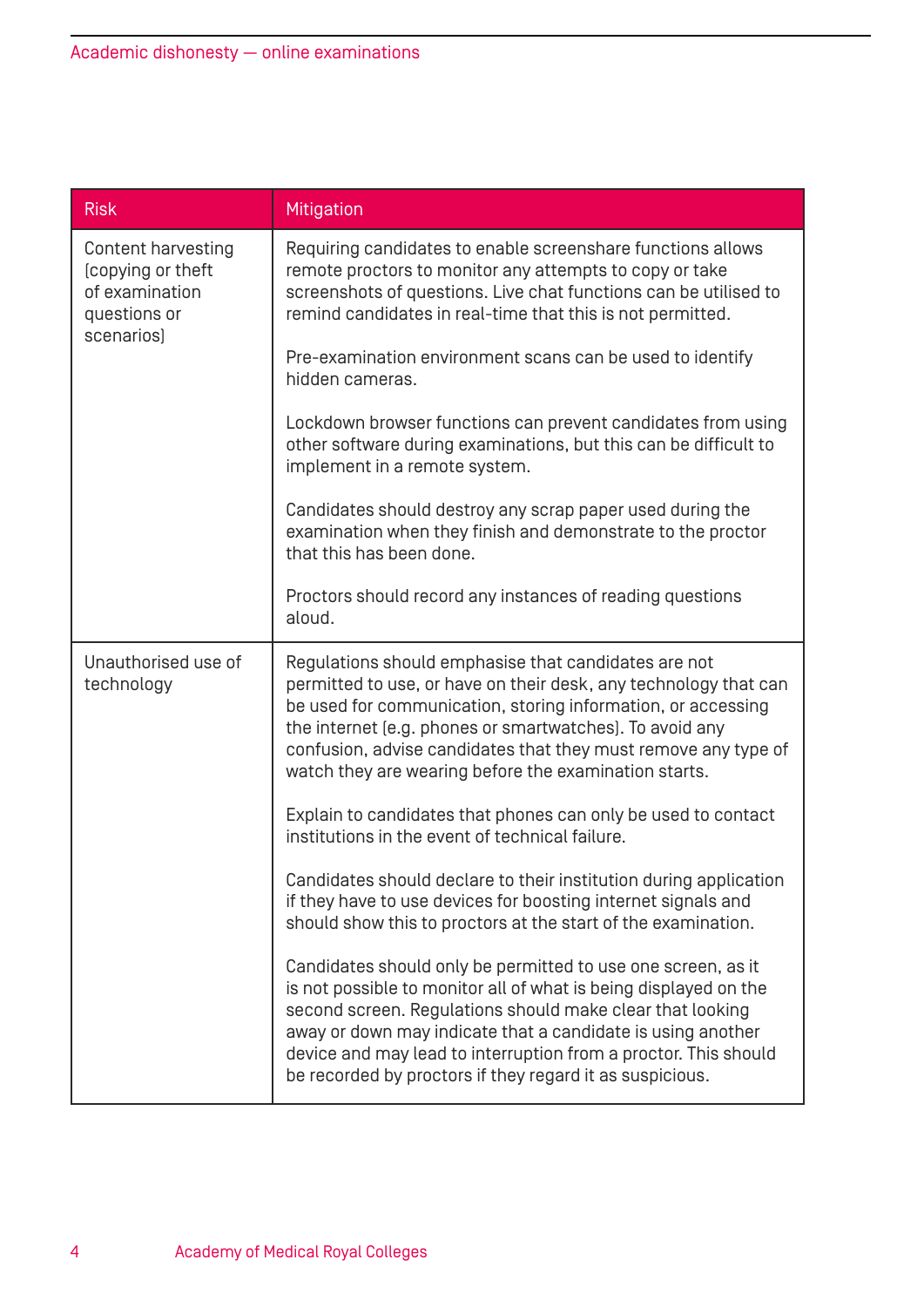| <b>Risk</b>                                               | Mitigation                                                                                                                                                                                                                                                                                |
|-----------------------------------------------------------|-------------------------------------------------------------------------------------------------------------------------------------------------------------------------------------------------------------------------------------------------------------------------------------------|
| Unauthorised use of<br>technology<br>[continued]          | During room scans, candidates should be asked to explain any<br>devices or cables, and to move these away from desks.                                                                                                                                                                     |
|                                                           | Monitoring in addition to the webcam and screenshare, e.g.<br>through an app, can identify whether candidates are using<br>unauthorised technology.                                                                                                                                       |
| Accessing<br>unauthorised<br>software or materials        | Regulations should make clear that candidates are only<br>permitted to access programmes or applications required for<br>sitting the examination; everything else should be closed.<br>Access to email is only authorised to contact an institution in<br>the event of technical failure. |
|                                                           | Use of screenshare functions can demonstrate whether<br>candidates are attempting to access other websites or<br>programmes.                                                                                                                                                              |
|                                                           | Institutions should decide whether candidates are permitted<br>to use scrap paper during the examination to take notes. If<br>allowed, this should be shown to the proctor at the start of the<br>examination to confirm that it is blank.                                                |
|                                                           | Candidates should be reminded that they are not permitted to<br>have any books, notes or any other study materials on their desk<br>while sitting the examination.                                                                                                                        |
| Other people present<br>in the examination<br>environment | Candidates should be reminded to sit the examination in a quiet<br>environment where they are less likely to be disturbed.                                                                                                                                                                |
|                                                           | Room scans should cover the whole examination environment<br>and must show that there are no other people present.                                                                                                                                                                        |
|                                                           | Proctors should record:                                                                                                                                                                                                                                                                   |
|                                                           | If any other people come into the candidate's examination<br>environment at any stage, regardless of how brief. Room<br>scans should be repeated if there are any interruptions.                                                                                                          |
|                                                           | Any instances where candidates are reading questions<br>aloud.                                                                                                                                                                                                                            |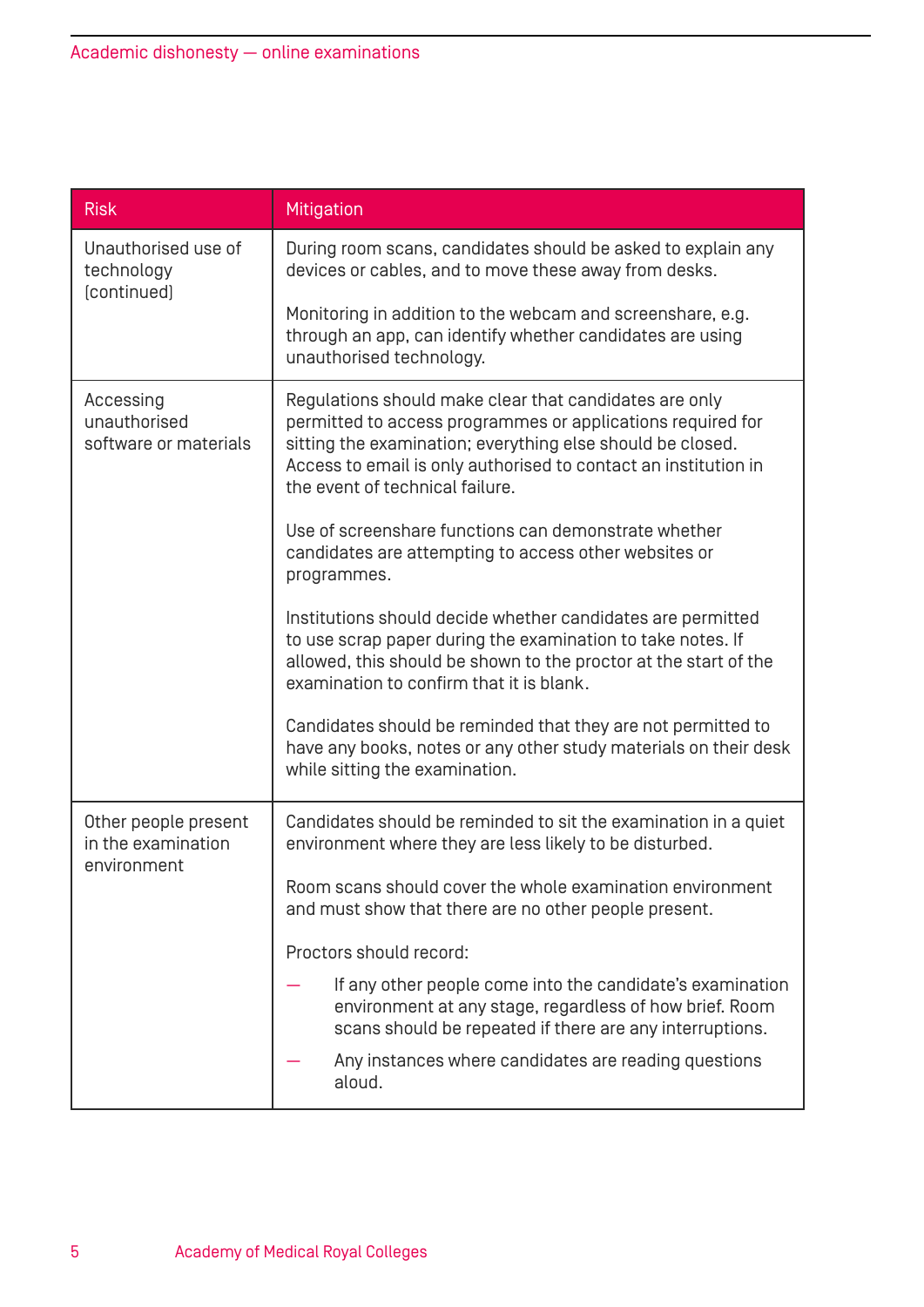| <b>Risk</b>                                                                                        | Mitigation                                                                                                                                                                                                                                                                                                                       |
|----------------------------------------------------------------------------------------------------|----------------------------------------------------------------------------------------------------------------------------------------------------------------------------------------------------------------------------------------------------------------------------------------------------------------------------------|
| Candidate breaks/<br>technological<br>interruptions                                                | Candidates should be permitted to take breaks when sitting as<br>not doing so represents a significant reputational risk.                                                                                                                                                                                                        |
|                                                                                                    | Candidates should indicate to proctors that they are taking a<br>break and the start and end times should be recorded.                                                                                                                                                                                                           |
|                                                                                                    | Regulations should make clear that taking frequent or longer<br>breaks [e.g. > 5 minutes] will be recorded and may result in<br>further investigation of the candidate performance. Candidates<br>who may require longer or more frequent breaks for medical<br>reasons should indicate this to their institution when applying. |
|                                                                                                    | Consider breaking papers up into shorter sections or allow<br>candidates to log out if they have finished within the allotted<br>time, to reduce the need to take breaks.                                                                                                                                                        |
|                                                                                                    | Webcam and screenshare functions should not be deliberately<br>switched off at any time during an examination; doing so should<br>be treated as an act of misconduct.                                                                                                                                                            |
|                                                                                                    | Explain to candidates that loss of these functions raises<br>concerns about security and that if they are disrupted for a<br>significant amount of time $(e.g. > 5$ minutes) without attempt<br>to contact proctors to resolve the issue their results will be<br>reviewed and may be declared void by examining boards.         |
| Impersonation<br>[candidates allowing<br>someone else to sit<br>the examination in<br>their place] | Continue with the robust policies used to identify candidates<br>in pencil and paper examinations. Require candidates to show<br>valid ID documents at the start of examination papers.                                                                                                                                          |
|                                                                                                    | Proctors should flag any cases where ID cannot be seen<br>properly, and these should be followed up after the examination<br>by the institution where required. If there are significant doubts<br>about a candidate's identity, allow the examination to be paused<br>until this can be verified.                               |
|                                                                                                    | Ensure candidates that discretion will be exercised where<br>required in identification processes [e.g. allocating female<br>proctors).                                                                                                                                                                                          |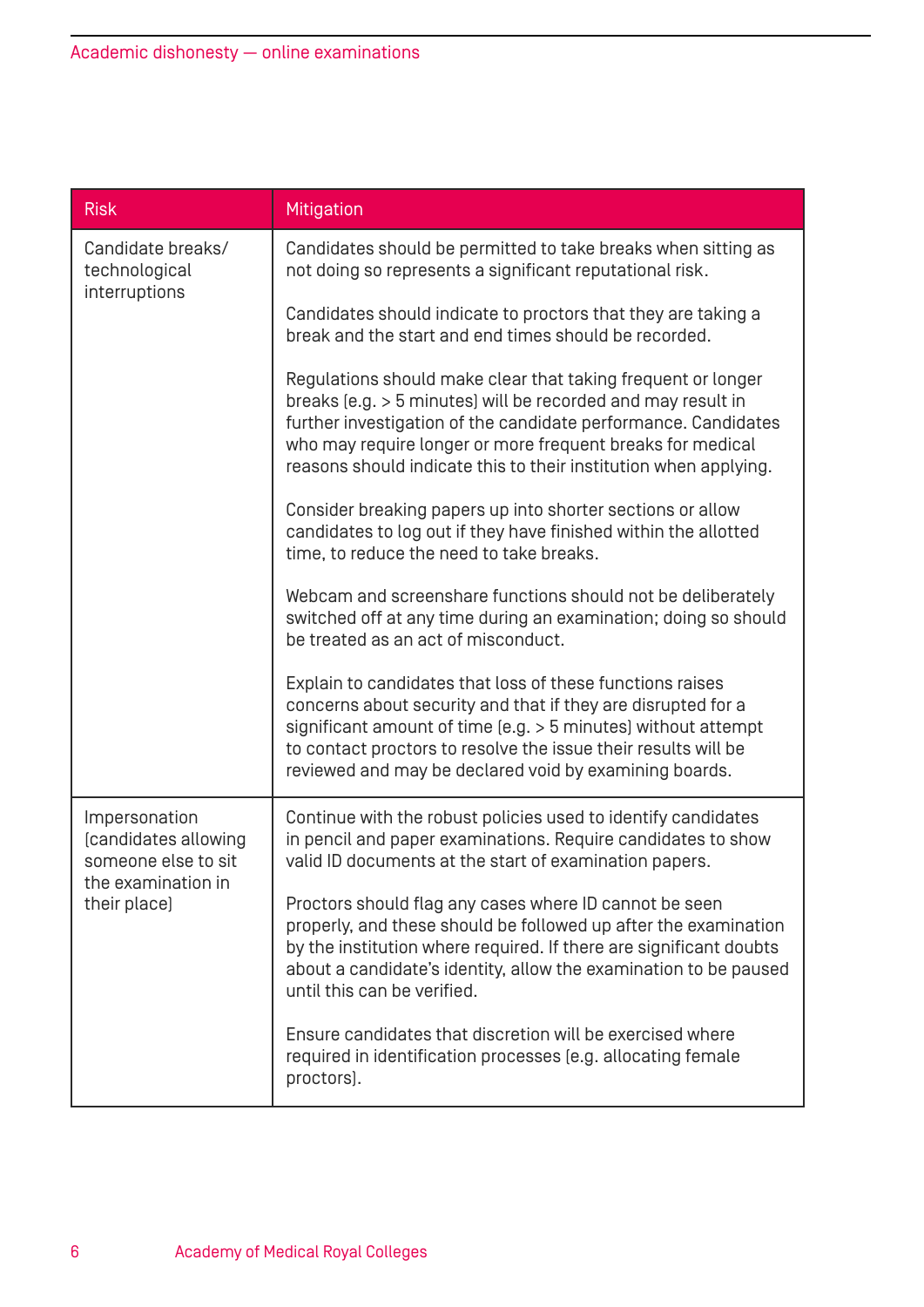## Example list of violations (from MRCP(UK) regulations)

Providers of examination delivery platforms will often ask institutions to provide a list of regulation breaches (or 'violations') that will be flagged by proctors during the examination. These should be included in regulations, and it should be explained to candidates that they may be interrupted by proctors if it is felt that the rules are being violated in any way.

The following list is taken from paragraph 4.6(a) (ii) of the [MRCP\(UK\) Regulations,](https://www.mrcpuk.org/sites/default/files/documents/2021%20MRCP%28UK%29%20Regulations%20November%202021.pdf) and was developed after discussion with their provider:

*"To prevent academic misconduct during online examinations, and to ensure that they are not interrupted by proctors, candidates are NOT permitted to:*

- *Look at a mobile phone, tablet, or any other device capable of communication or storing information. All such devices must be removed from the examination environment prior to starting, and this must be confirmed with the invigilator during initial checks. Candidates can use mobile phones if they need to contact MRCP(UK) in the event of encountering technical difficulties during the examination.*
- *Wear any of the following items (this will be checked during the registration process):*
	- *earplugs or headphones*
	- *any clothing that can be used to hide materials, i.e. hooded jumper. Items worn for religious purposes are permitted and discretion will be exercised in conducting ID checks*
	- *Sunglasses (unless permitted for medical reasons) or smart glasses*
	- *Watches (including smartwatches)*
- *Switch off their webcam or screenshare feed.*
- *Access any web pages other than the ones required for sitting the examination. Any other web pages that candidates have open before starting the examination should be closed. Candidates can access email accounts if they need to contact MRCP(UK) in the event of encountering technical difficulties during the examination.*
- *Access other applications on their computer*
- *Take screenshots of or copy examination content*
- *Talk to anyone outside the room or attempt to communicate with anyone else sitting the examination using phones or email.*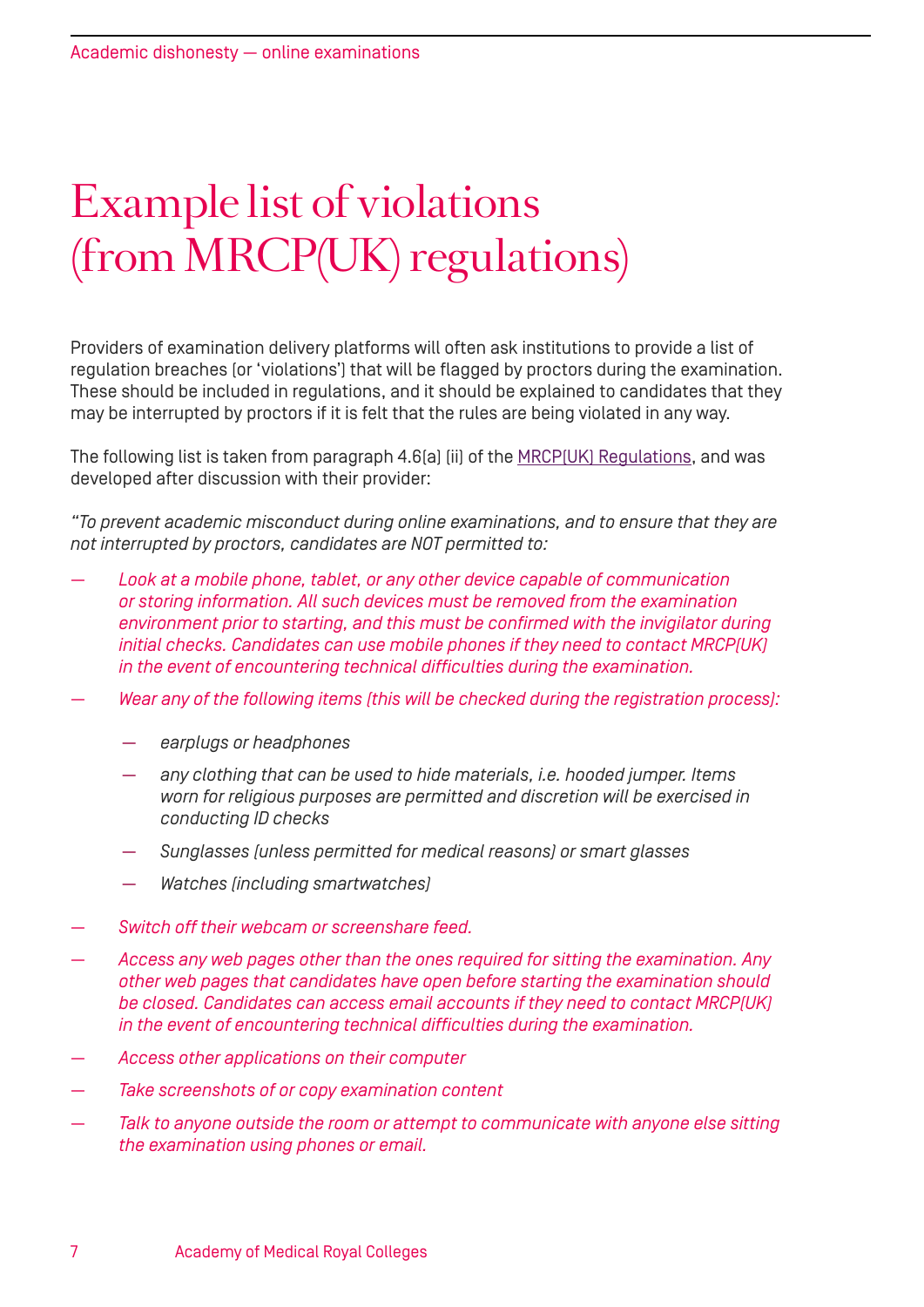- *Use multiple screens*
- *Use a calculator*
- *Have textbooks or notes in the examination environment (blank paper is permitted)*
- *Sit in a room that is too dark*
- *Angle their laptop or camera upwards or have their face obscured*
- *Vape or smoke."*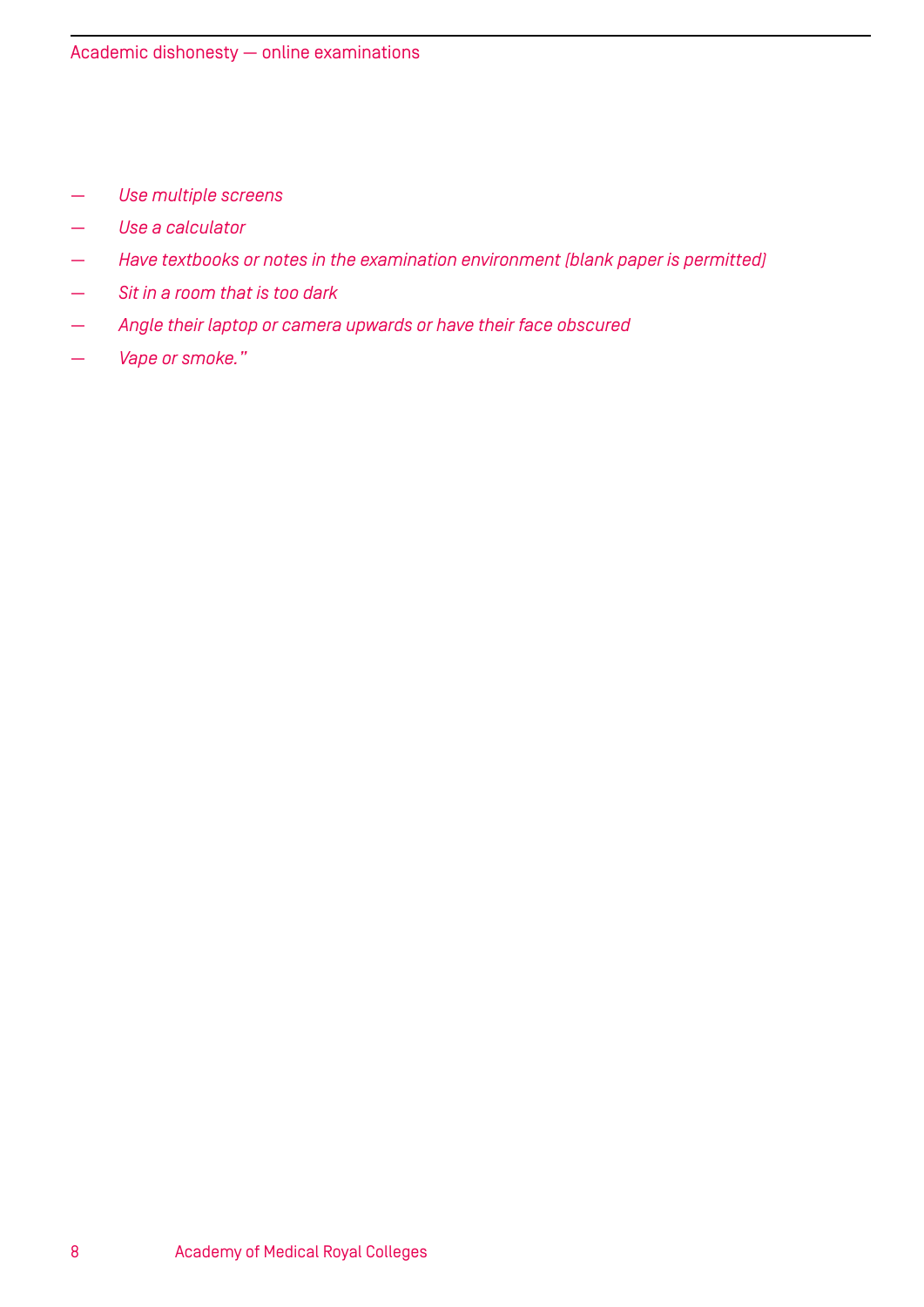#### Case studies

*Several colleges and faculties have recorded cases of academic dishonesty by candidates sitting online examinations. Some examples are included below as cases studies, including the resolution of the issue and lessons for the future.*

| Case                                                                                                           | <b>Resolution</b>                                                                                                                                                                                                                                                                                                                                                                                                                      | Lessons for the future                                                                                                                                                                                                                                                                             |  |  |
|----------------------------------------------------------------------------------------------------------------|----------------------------------------------------------------------------------------------------------------------------------------------------------------------------------------------------------------------------------------------------------------------------------------------------------------------------------------------------------------------------------------------------------------------------------------|----------------------------------------------------------------------------------------------------------------------------------------------------------------------------------------------------------------------------------------------------------------------------------------------------|--|--|
| Unauthorised software                                                                                          |                                                                                                                                                                                                                                                                                                                                                                                                                                        |                                                                                                                                                                                                                                                                                                    |  |  |
| Candidate was flagged by<br>the proctor for copying<br>content from a question<br>into Google to find answers. | Breach of regulations was<br>confirmed during post-<br>examination review and<br>misconduct proceedings<br>were initiated, Candidate<br>initially denied allegation<br>until informed that there<br>was video evidence.<br>Candidate barred from<br>sitting for four diets and<br>referred to the regulator.                                                                                                                           | Develop communications<br>explaining to candidates<br>what is permitted and<br>that their conduct during<br>examinations is being<br>monitored by invigilators<br>and through webcam/<br>screenshare functions.<br>Emphasise that this may<br>be used to investigate<br>allegations of misconduct. |  |  |
| <b>Content harvesting</b>                                                                                      |                                                                                                                                                                                                                                                                                                                                                                                                                                        |                                                                                                                                                                                                                                                                                                    |  |  |
| Candidate was flagged by<br>the proctor for taking a<br>screenshot of a question.                              | Breach of regulations was<br>confirmed during post-<br>examination review and<br>misconduct proceedings<br>were initiated. During<br>investigation, candidate<br>indicated that they had<br>taken screenshots of three<br>questions; full review of<br>the screenshare showed<br>that the candidate had<br>taken screenshots of 25<br>questions. Candidate<br>barred from sitting for eight<br>diets and referred to the<br>regulator. | Communicate through<br>various channels [email/<br>website/social media) to<br>remind candidates that<br>copying examination<br>content is not permitted.<br>Empower invigilators to<br>interrupt candidates during<br>an examination if they<br>detect this.                                      |  |  |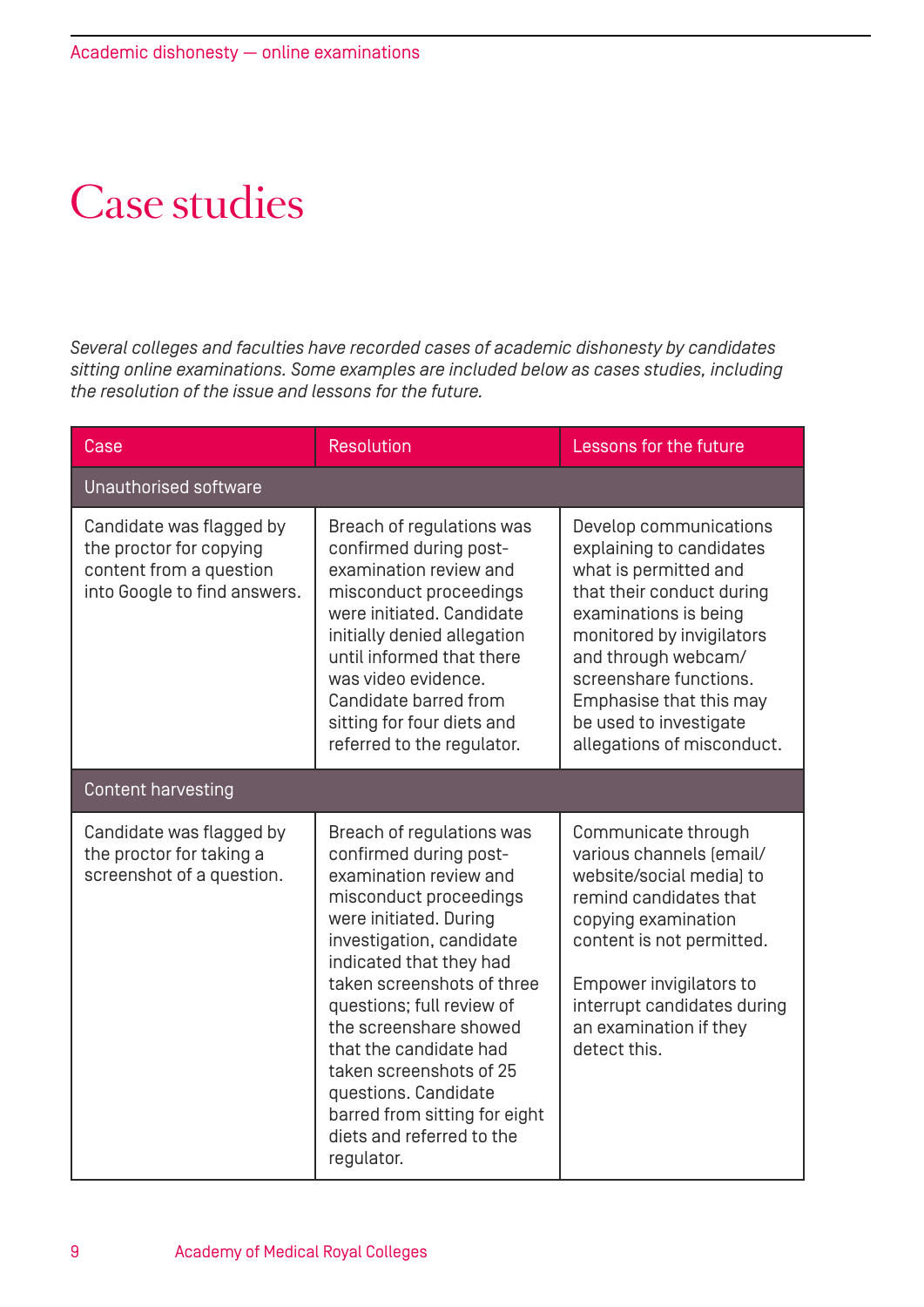| Case                                                                                                                                                  | <b>Resolution</b>                                                                                                                  | Lessons for the future                                                                                                                                                                                                                                                                                                                                                                                 |  |  |
|-------------------------------------------------------------------------------------------------------------------------------------------------------|------------------------------------------------------------------------------------------------------------------------------------|--------------------------------------------------------------------------------------------------------------------------------------------------------------------------------------------------------------------------------------------------------------------------------------------------------------------------------------------------------------------------------------------------------|--|--|
| Content harvesting (continued)                                                                                                                        |                                                                                                                                    |                                                                                                                                                                                                                                                                                                                                                                                                        |  |  |
| Candidates writing detailed<br>notes after each question.                                                                                             |                                                                                                                                    | Prevent candidates<br>from using paper during<br>examination or require this<br>to be destroyed before<br>submitting answers.                                                                                                                                                                                                                                                                          |  |  |
| Use of unauthorised devices or materials                                                                                                              |                                                                                                                                    |                                                                                                                                                                                                                                                                                                                                                                                                        |  |  |
| Candidates observed:<br>Using phones or<br>tablets<br><b>Connecting laptops</b><br>to secondary devices<br>(e.g. monitors or<br>using HDMI splitters] | Candidates investigated<br>under misconduct<br>regulations and referred<br>to regulator if allegation<br>admitted or found proven. | Work with providers to<br>ensure that invigilators<br>conduct thorough room<br>scans prior to examination<br>starting, and that anything<br>unauthorised is removed<br>from examination<br>environment<br>Remind candidates to<br>familiarise themselves with<br>regulations prior to sitting.<br>Consider returning delivery<br>of examinations to centres<br>where greater invigilation<br>possible. |  |  |
| Interaction with proctors                                                                                                                             |                                                                                                                                    |                                                                                                                                                                                                                                                                                                                                                                                                        |  |  |
| Candidates made<br>claims that proctors had<br>interrupted them during<br>examination.                                                                | Review of examination<br>footage showed these<br>claims to be false.                                                               | Develop communications<br>explaining to candidates<br>what is permitted and<br>that their conduct during<br>examinations is being<br>monitored by invigilators<br>and through webcam/<br>screenshare functions.<br>Emphasise that this may<br>be used to investigate<br>allegations of misconduct.                                                                                                     |  |  |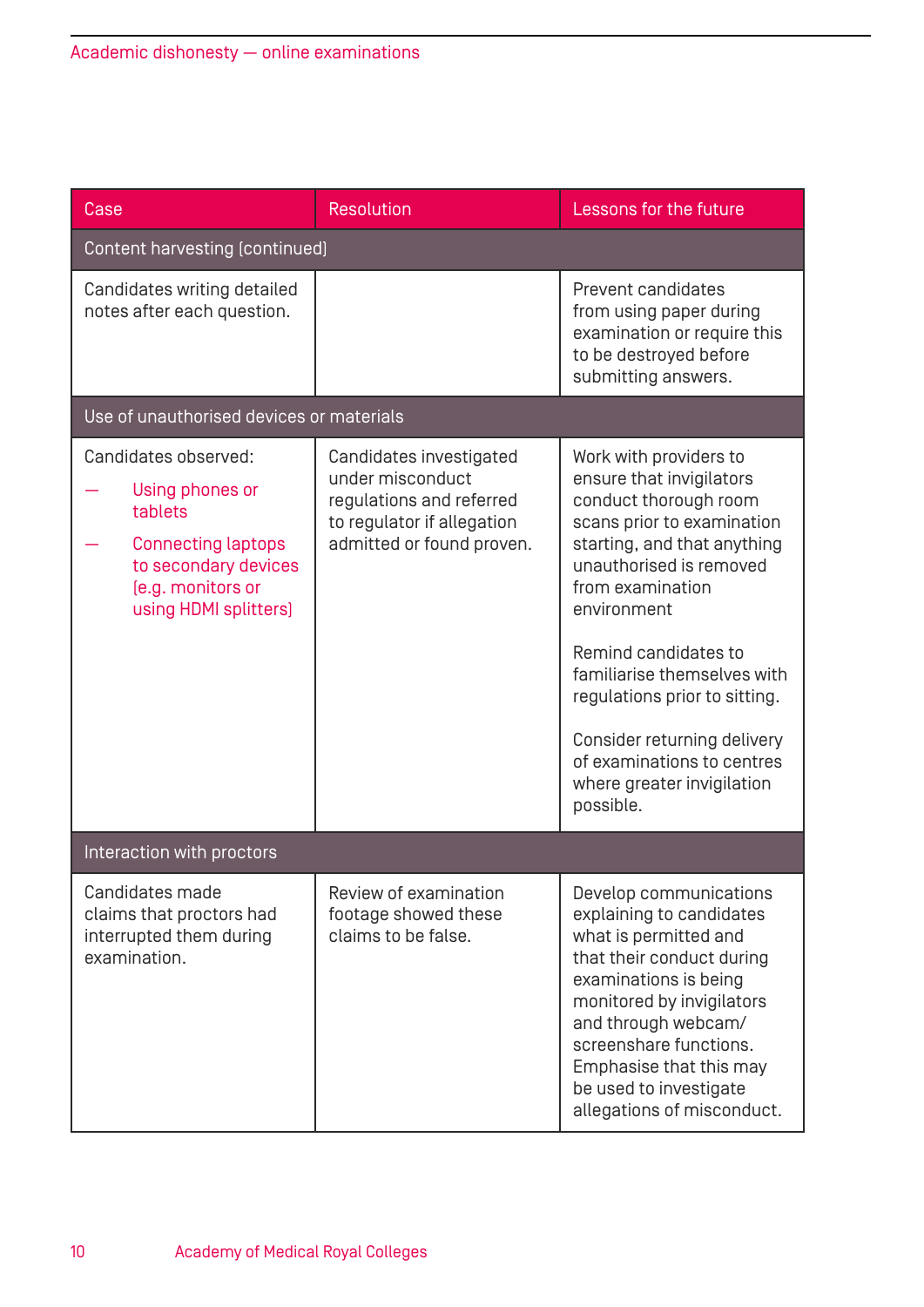| Case                                                                                                                     | <b>Resolution</b>                                                                                                                | Lessons for the future                                                                                                                   |  |  |
|--------------------------------------------------------------------------------------------------------------------------|----------------------------------------------------------------------------------------------------------------------------------|------------------------------------------------------------------------------------------------------------------------------------------|--|--|
| Use of unauthorised devices or materials                                                                                 |                                                                                                                                  |                                                                                                                                          |  |  |
| Candidates using closed<br>social media channels [e.g.<br>WhatsApp or Telegram)<br>to share live examination<br>content. | Any candidates identified<br>have results voided, and<br>are disbarred from sitting<br>examinations or sent<br>written warnings. | Run examinations in<br>centres.<br>Encourage candidates to<br>inform colleges if they are<br>aware of groups where<br>content is shared. |  |  |